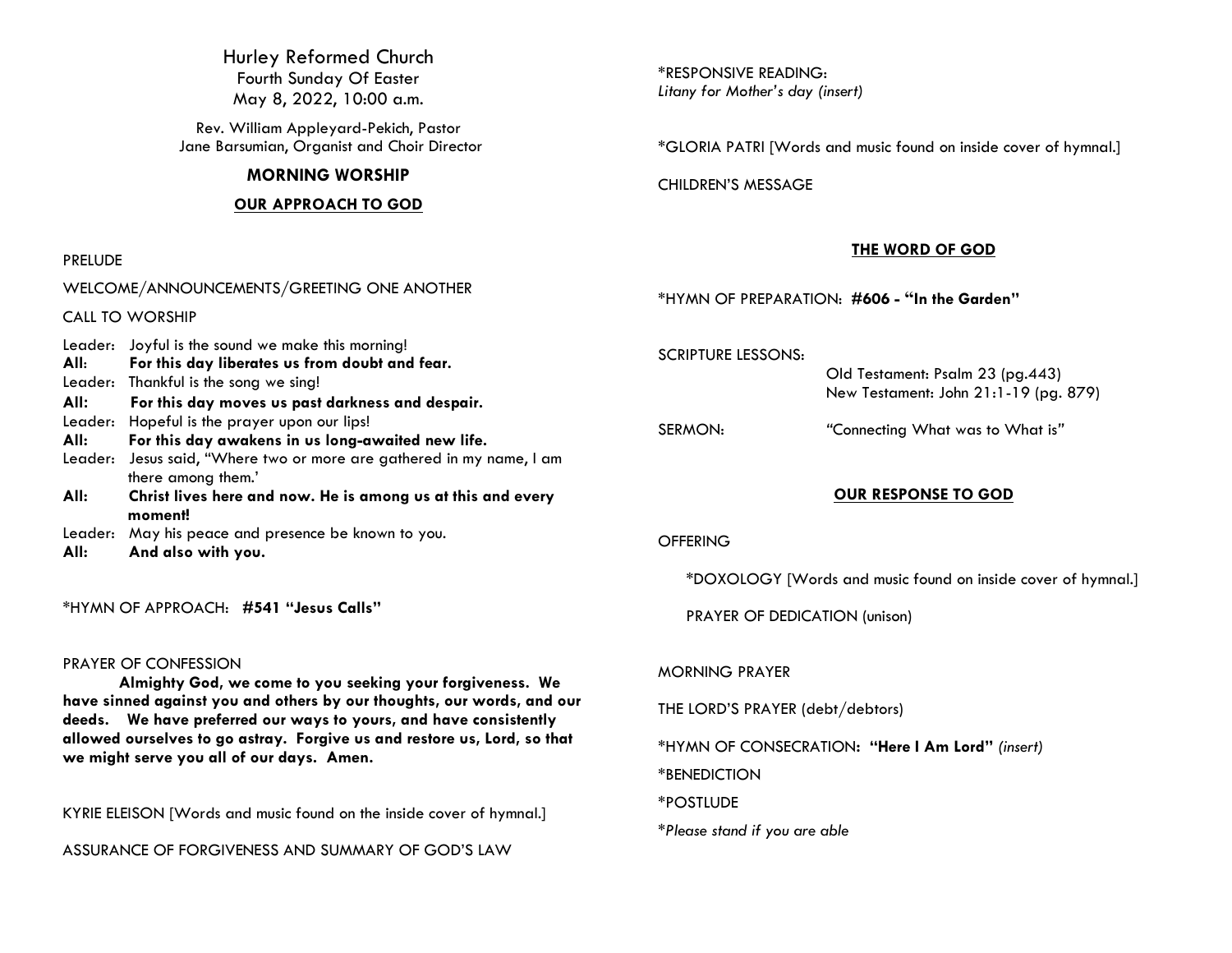### **Welcome to Hurley Reformed Church!**

With joy we welcome your presence among us today. Let the words of the psalmist set the tone of our worship: "Sing praises to the LORD, O you faithful ones, and give thanks to his holy name--joy comes with the morning" (Psalm 30:4-5 NSRV)

**In Person and Zoom Worship** happens at 10am!

**Ushers assisting in the service** are David Kent and Dennis Croswell

**Please join us** in Schadewald Hall after worship for refreshments! Thank you to The Breakfast Club for providing them this week!

**Flowers on the Alter** are provided by The Gable Family

**Mission of the month-** Walk for Water

**Reach out to those who need your support in their day to day needs:**  Judy Bell (Terry Gaffken's mom) needs prayers; Shirley Ruth is in Golden Hill; Bev Roosa is at the Terraces at Brookmeade; Fred Horvers is at TenBroeck; Lori Pinkham is in Wingate at Ulster; Anthony DiPietro (son of MaryAnn DiPietro); Marie Dressel. David Giles, Barbara Sartorius in New Hampshire

**Audio recordings** of the weekly sermon are available on our website, HurleyReformedChurch.org.

### **Hurley Reformed Church**

11 Main Street, PO Box 328, Hurley NY 12443 845-331-4121 www.HurleyReformedChurch.org

Hours: T,W,TH,F, 9-2

**Staff**

Rev. William Appleyard-Pekich Tara Lockart- Church Secretary pastor@HurleyReformedChurch.org admin@HurleyReformedChurch.org

Organist/Choir Director – Treasurer – Arlene Cotich Jane Barsumian, M.Ed.

### **Consistory 2022**

Dennis Croswell, *Property & Maintenance* Allan Dumas Christopher Decker, *Finance* Lee Gable Glenn Decker, *Senior Elder* Jeanne Ouenzer Lisa Longto, *Clerk* David Kent, *Youth Ministry* Linda Moon, *Missions* Dino Sumerano, *Worship* Bill Baldinger Robert Kindt, *IT*

### **Elders Deacons**

Rev. Charles E. Stickley, *Pastor Emeritus*

**Stickley Gardens Columbarium . . .** A sacred place of beauty and contemplation. (*Located on the south lawn of the church.)* 

The lone candle on the chancel is our Peace Candle. It represents this church's support for the men and women in military service, and our prayer that one day we will live in a world where their sacrifice is no longer needed.



Hurley Reformed Church Hurley, New York

# The Rev. William Appleyard-Pekich Minister of Word and Sacrament

### *Welcome*

*May the doors of this church be wide enough to receive all who need human love and fellowship, and a Father's care; and narrow enough to shut out all envy and hate.*

*Enter to Worship Depart to Serve*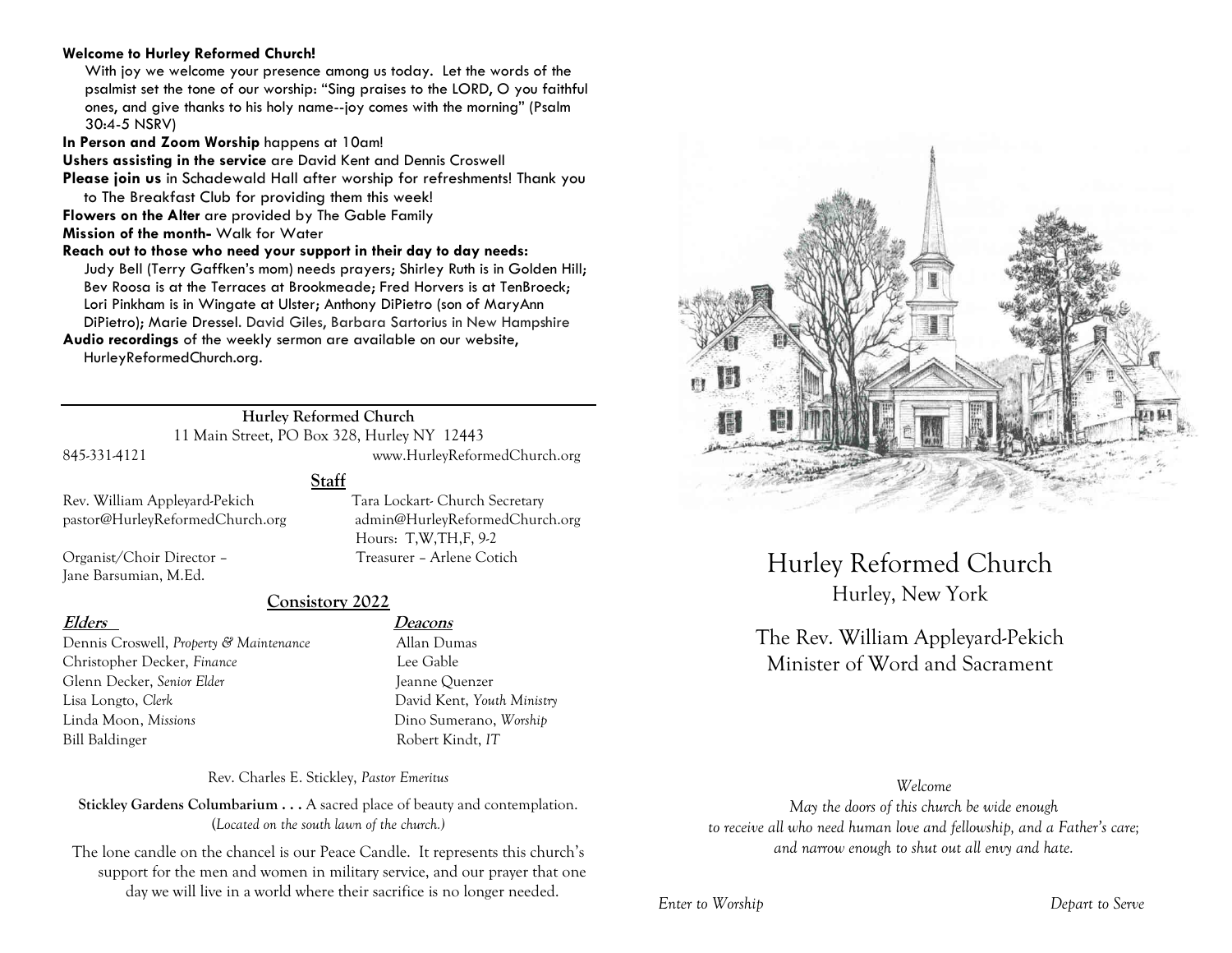# **#541 Jesus Calls Us**

- 1. Jesus calls us o'er the tumult Of our life's wild, restless, sea, Day by day His sweet voice soundeth, Saying, "Christian, follow Me. "
- 2. Jesus calls us from the worship Of the vain world's golden store, From each idol that would keep us, Saying, "Christian, love Me more."
- 3. In our joys and in our sorrows, Days of toil and hours of ease, Still He calls, in cares and pleasures, "Christian, love Me more than these. "
- 4. Jesus calls us. By Thy mercies, Savior, may we hear Thy call, Give our hearts to Thine obedience, Serve and love Thee best of all.

# **#606 In The Garden**

I come to the garden alone, While the dew is still on the roses; And the voice I hear, falling on my ear , The Son of God discloses .

And He walks with me , And He talks with me , And He tells me I am His own; And the joy we share as we tarry there, None other has ever known .

He speaks and the sound of His voice Is so sweet the birds hush their singing, And the melody that He gave to me Within my heart is ringing .

And He walks with me , And He talks with me , And He tells me I am His own; And the joy we share as we tarry there, None other has ever known .

I stayed in the garden with Him Though the night around me is falling, But He bids me go; thro' the voice of woe , His voice to me is calling .

And He walks with me , And He talks with me , And He tells me I am His own; And the joy we share as we tarry there, None other has ever known .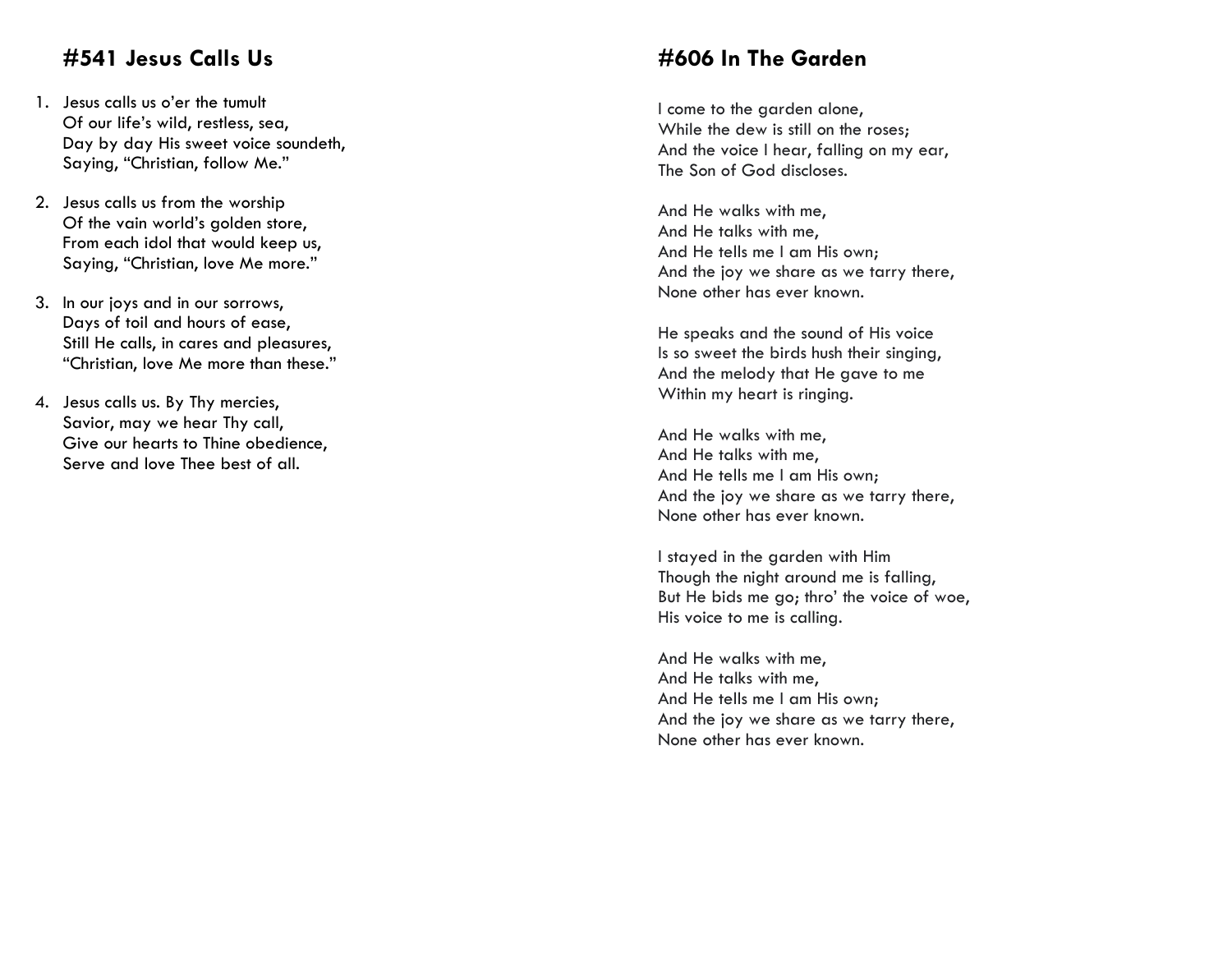# **Litany for Mother's Day**

Leader: Lord, on this day set aside to honor and remember mothers, we give you thanks for our mothers. We are grateful that you chose to give us life through them, and that they received the gift of life from your hands, and gave it to us. Thank you for the sacrifices they made in carrying us and giving us birth.

We thank you for the women who raised us, who were our mothers in childhood. Whether birth mom, adopted mom, older sister, aunt, grandmother, stepmother or someone else, we thank you for those women who held us and fed us, who cared for us and kissed away our pain. We pray that our lives may reflect the love they showed us, and that they would be pleased to be called our moms.

Leader: We pray for older moms whose children are grown.

### **All: Grant them joy and satisfaction for a job well done.**

Leader: We pray for new moms experiencing changes they could not predict.

### **All: Grant them rest and peace as they trust you for the future.**

Leader: We pray for pregnant women who will soon be moms.

- **All: Grant them patience and good counsel in the coming months.**
- Leader: We pray for moms who face the demands of single parenthood.
- **All: Grant them strength and wisdom.**
- Leader: We pray for moms who enjoy financial abundance.
- **All: Grant them time to share with their families.**
- Leader: We pray for moms who are raising their children in poverty.

**All: Grant them relief and justice.**

Leader: We pray for step-moms.

**All: Grant them patience and understanding and love.**

Leader: We pray for moms who are separated from their children.

**All: Grant them faith and hope.**

Leader: We pray for moms in marriages that are in crisis.

**All: Grant them support and insight.**

Leader: We pray for moms who have lost children.

- **All: Grant them comfort in the resurrection of Jesus Christ.**
- Leader: We pray for moms who gave up their children for adoption.

### **All: Grant them peace and confidence as they trust in your providence.**

Leader: We pray for adoptive mothers.

- **All: Grant them joy and gratitude for the gift you have provided.**
- Leader: We pray for girls and women who think about being moms.

# **All: Grant them wisdom and discernment.**

Leader: We pray for women who desperately want, or wanted, to be moms.

# **All: Grant them grace to accept your timing and will.**

Leader: We pray for all women who have assumed the mother's role in a child's life.

## **All: Grant them joy and the appreciation of others.**

Leader: We pray for those people present who are grieving the loss of their mother.

# **All: Grant them comfort and hope in Christ's resurrection.**

Leader: Lord, we thank you for the gift of motherhood. We thank you for the many examples of faithful mothers in scripture, like Sarah, Hannah, Elizabeth, and Lois. We are mindful this day of all these women, and especially Mary the mother of our Lord Jesus Christ, who had the courage in faith to say "yes" to your calling. May these women gathered here today emulate these examples of faith. And may they model for all the rest of us what it means to be your disciple. Bless them on this special day; in the name of Jesus Christ.

### **All: Amen**.

# **Here I Am Lord**

I, the Lord of sea and sky, I have heard my people cry. All who dwell in deepest and sin, My hand will save. I, who made the stars of night, I will make their darkness bright. Who will bear my light to them? Whom shall I send?

### *Chorus*

*Here I am, Lord. Is it I, Lord? I have heard you calling in the night. I will go, Lord, if you lead me. I will hold your people in my heart.* 

I, the Lord of snow and rain, I have borne my people's pain. I have wept for love of them. They turn away. I will break their hearts of stone, give them hearts for love alone. I will speak my word to them. Whom shall I send?

### *Chorus*

I, the Lord of wind and flame, I will tend the poor and lame. I will set a feast for them. My hand will save. Finest bread I will provide, Till their hearts be satisfied. I will give my life to them. Whom shall I send?

*Chorus*